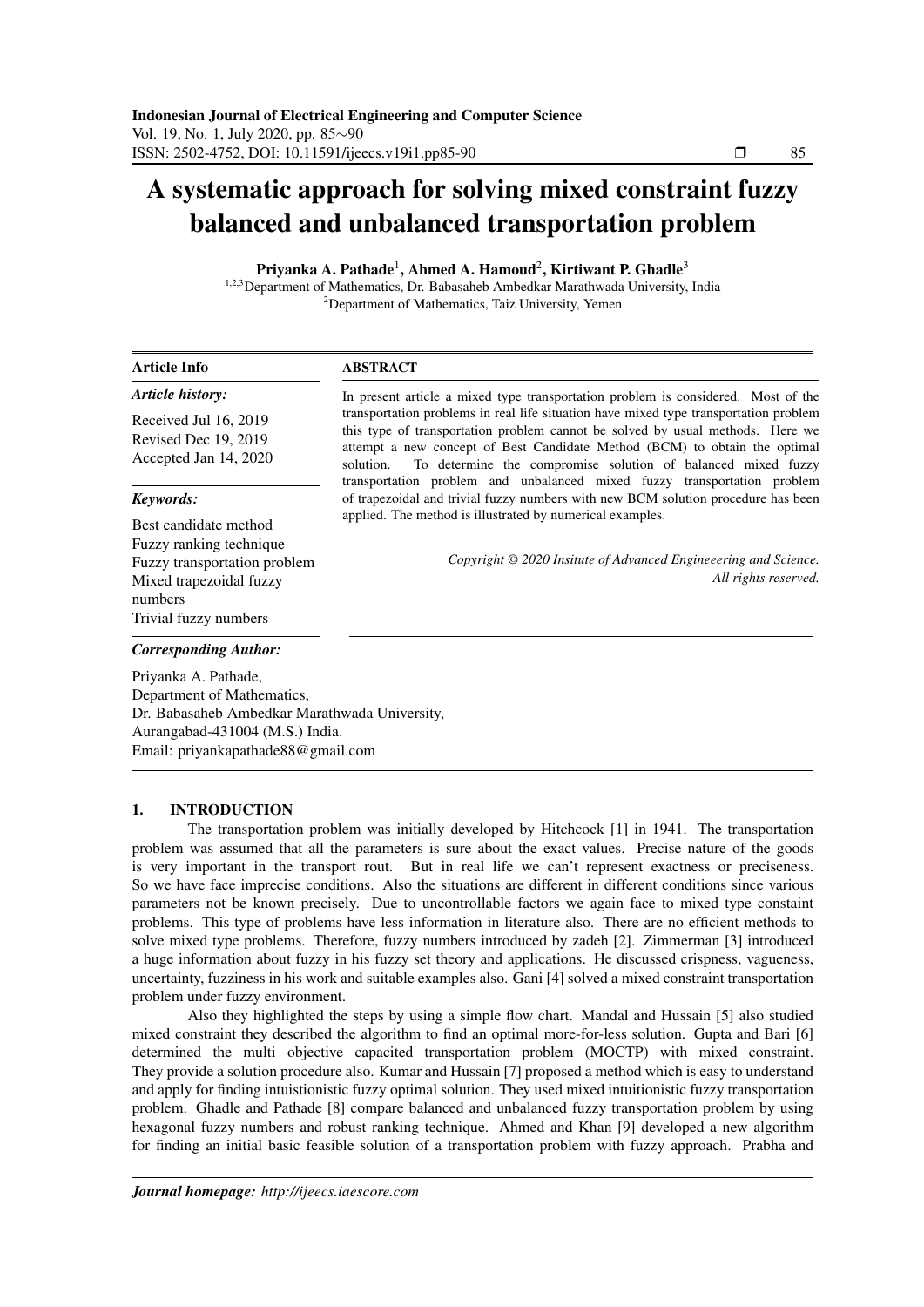Vimala [10] used a strategy to solve mixed intuitionistic fuzzy transportation problem by Best Candidate Method. Nidhi et al. [11] used mixed constraint in fuzzy environment. Ghadle and Pathade [12] studied generalized hexagonal and octagonal fuzzy numbers by ranking method. Moreover, properties of the fuzzy transportation have been studied by several authors [13–22].

### 2. PRELIMINARY

In this section, we collect some basic definitions that will be important to us in the sequel [23–27]. Definition 2..1 *A fuzzy set is characterized by a membership function mapping element of a domain, space, or the universe of discourse* X *to the unit interval* [0, 1] *i.e A* = {( $\mu_A(x); x \in X$ )}. *Here*  $\mu_A(x): X \longrightarrow [0, 1]$ *is a mapping called the degree of membership value of*  $x \in X$  *in the fuzzy set* A. These membership grades are *often represented by real numbers ranking from* [0, 1].

**Definition 2..2** *A fuzzy set*  $\tilde{A}$  *is defined on universal set of real numbers is said to be generalized fuzzy number if its membership function*  $\mu_{\tilde{A}}$  *has the following attributes:* 

- $\mu_{\tilde{A}}(x): R \to [0,1]$  *is continuous;*
- $\mu_{\tilde{A}}(x) = 0$  *for all*  $x \in (-\infty, a] \bigcup [d, \infty)$ ;
- $\mu_{\tilde{A}}(x)$  *is strictly increasing on* [a, b] *and strictly decreasing on* [c, d];
- $\mu_{\tilde{A}}(x) = w$  *for all*  $x \in [b, c]$ *, where*  $0 < w \leq 1$ *.*

**Definition 2..3** *A fuzzy number*  $\tilde{A} = (a, b, c, d)$  *is said to be a trapezoidal fuzzy number if its membership function is given by the following expression:*

$$
\mu_{\tilde{A}}(x) = \begin{cases}\n\frac{x-a}{b-a}, & a \leq x \leq b \\
1, & b \leq x \leq c \\
\frac{d-x}{d-c}, & c \leq x \leq d \\
0, & otherwise\n\end{cases}
$$
\n(1)

**Definition 2..4** *A fuzzy number*  $\tilde{A} = (a, b, c, d)$  *is said to be a trivial trapezoidal fuzzy number if and only if • a=b=c=d*

*• it's membership function is given by,*

$$
\mu_{\tilde{A}}(x) = \begin{cases} 1, & x = a \\ 0, & otherwise \end{cases}
$$
\n(2)

#### Definition 2..5 *Properties of Trapezoidal Fuzzy Number*

- *1. A trapezoidal fuzzy number*  $\dot{A} = (a, b, c, d)$  *is said to be non-negative (non-positive) trapezoidal fuzzy number i.e.*  $\hat{A} \ge 0$  ( $\hat{A} \le 0$ ) *if and only if*  $a \ge 0$  ( $c \le 0$ ). A trapezoidal fuzzy number is said to be positive *(negative ) trapezoidal fuzzy number i.e.*  $\tilde{A} > 0$  ( $\tilde{A} < 0$ ) *if and only if*  $a > 0$  ( $c < 0$ ).
- 2. Two trapezoidal fuzzy number  $\tilde{A}_1 = (a, b, c, d)$  and  $\tilde{A}_2 = (a, b, c, d)$  are said to be equal.
- *3.* A zero trapezoidal fuzzy number is denoted by  $\tilde{O} = (0, 0, 0, 0)$ .
- *4. A trapezoidal fuzzy number*  $\tilde{A} = (a, b, c, d)$  *is a traingular fuzzy number if*  $b = c$ .

**Definition 2..6** Let  $\tilde{A} = (a, b, c, d)$  be a trapezoidal fuzzy number. Then its  $\alpha$ -cut is given by  $(\alpha_{\alpha}^{L}, \alpha_{\alpha}^{U})$  $[(b-a)\alpha+a,d-(d-c)\alpha]$ , where  $\alpha \in [0,1]$ .

**Definition 2..7** A trapezoidal fuzzy number  $\tilde{A} = (a, b, c, d)$  is said to be a fuzzy zero if  $R(\tilde{A}) = 0$ .

Definition 2..8 *Fuzzy numbers have no natural order but in the decision making process fuzzy numbers must be systematic. With the help of systematic order of numbers we make good decision in fuzzy environment. Here we use Robust ranking function. If*  $\tilde{A} = (a, b, c, d)$  *is a fuzzy number then the Robust ranking is defined* by,  $R(\tilde{A}) = \int_0^1 (0.5)(\alpha_{\alpha}^L, \alpha_{\alpha}^U) d\alpha$ , where  $(\alpha_{\alpha}^L, \alpha_{\alpha}^U)$  is the  $\alpha$ -cut of the trapezoidal fuzzy number  $\tilde{A}$ .  $R(\tilde{A}) =$  $\frac{a+b+c+d}{4}$  For any two fuzzy numbers,  $\tilde{A}_1$ ,  $\tilde{A}_2$  we have the following comparision,

(a)  $\tilde{A}_1 < \tilde{A}_2$  if and only if  $R(\tilde{A}_1) < R(\tilde{A}_2)$ ,

*(b)*  $\tilde{A}_1 > \tilde{A}_2$  *if and only if*  $R(\tilde{A}_1) > R(\tilde{A}_2)$ *,* 

(c)  $\tilde{A}_1 = \tilde{A}_2$  *if and only if*  $R(\tilde{A}_1) = R(\tilde{A}_2)$ *.*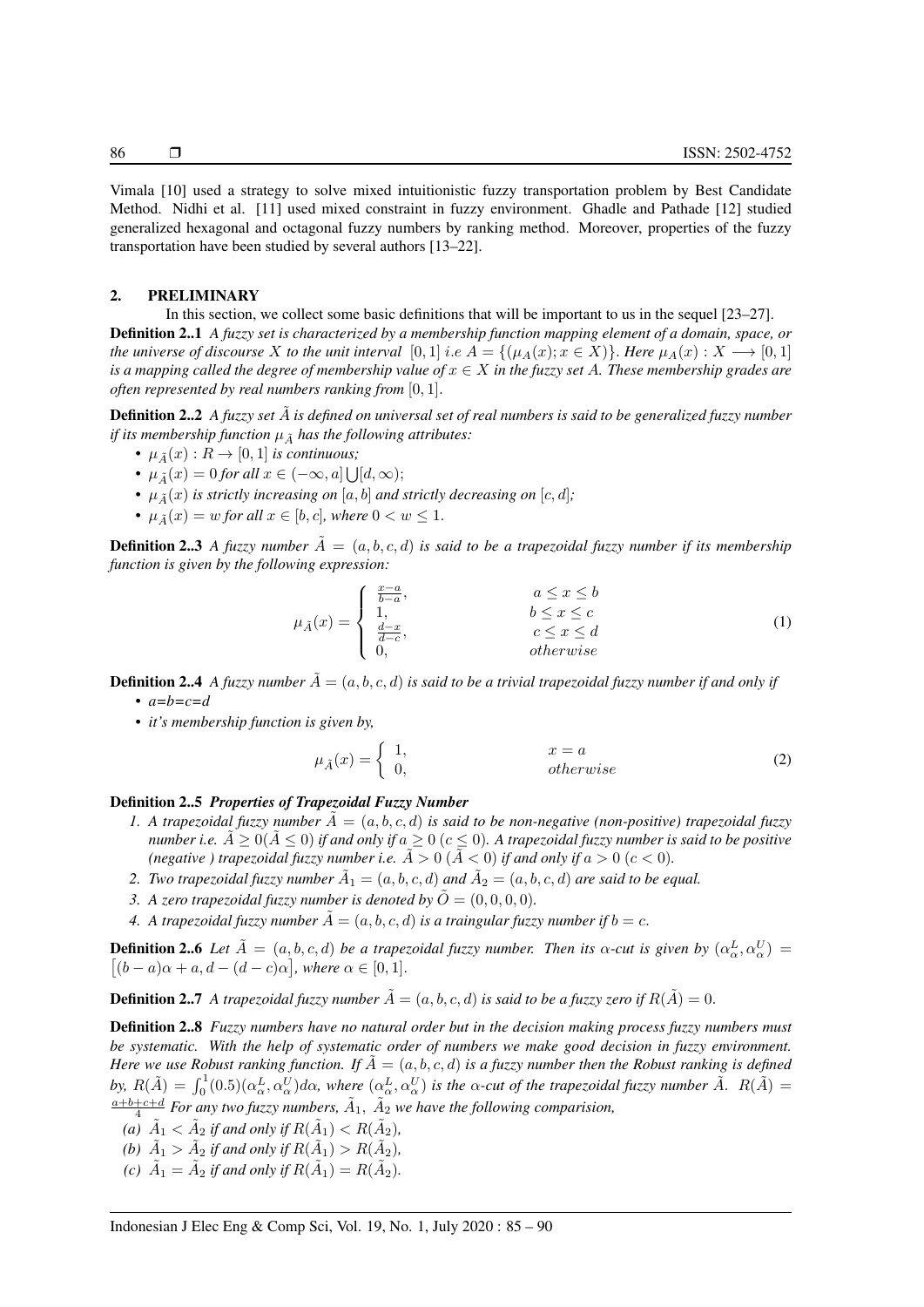#### 3. NEW BEST CANDIDATE METHOD

Step 1: Must check the matrix is balanced, if the total supply equal to the total demand then the matrix is balanced and if the total supply is not equal to the total demand. So the transportation cost to this row or column assigned to zero.

Step 2: The best candidates are selected by choosing minimum cost for minimization problem and maximum cost for maximization problems.

Step 3: Assign as much as possible to the cell with the smallest unit cost (or highest) in the entire tableau. If there is a tie then choose arbitrarily.

Step 4: Check each row (and column ) has atleast one best candidate.

Step 5: Identify the row with the smallest cost candidate from the chosen combination. Then allocate the demand and the supply as much as possible to the variable with the least unit cost in the selected row or column.

Step 6: Also, we should adjust the supply and demand by crossing out the row/column to be then assigned to zero. If the row or column not assigned to zero, then we check the selected row if it has an element in the chosen combination, then we elect it.

Step 7: Elect the next least cost from the chosen combination and repeat Step 5 until all columns and rows is exhausted.

# 4. NUMERICAL EXAMPLES

# 4.1. Example 1.

Consider the following mixed fuzzy transportation problem. Here the availability of the problem: Solution: The given mixed fuzzy transportation problem is a balanced fuzzy transportation problem. Here the cost matrix contains ve real numbers and rest are trapezoidal fuzzy numbers. Here the availability of the product available at the three origins and the demand of the product available at the four destinations, unit cost of the product from each origin to each destination is represented by trapezoidal fuzzy numbers shown in Table 1.

Table 1. Mixed constraint balanced fuzzy transportation

|        | $a_1$         | $d_2$         | $a_3$            | $d_A$         | Supply        |
|--------|---------------|---------------|------------------|---------------|---------------|
| $s_1$  | 2.5           | (1, 3, 4, 6)  | (9, 11, 12, 14)  | (5, 7, 8, 11) | (1, 6, 7, 12) |
| $s_2$  | 1.75          | 0.5           | (5.6.7.8)        | 1.5           | (0, 1, 2, 3)  |
| $s_3$  | (3,5,6,8)     | 8.5           | (12, 15, 16, 19) | (7,9,10,12)   | (7,10,12,17)  |
| Demand | (5, 7, 8, 10) | (1, 5, 6, 10) | (1, 3, 4, 7)     | (1,2,3,5)     |               |

We used the definition of trivial trapezoidal fuzzy numbers to convert the real values as trapezoidal fuzzy numbers shown in Table 2. Ranking of trapezoidal fuzzy numbers is important task to solve the problem. So we used the robust ranking method to rank the trapezoidal and trivial trapezoidal fuzzy numbers. We applied the robust ranking method and reduced table is shown in Table 3.

Table 2. Trivial trapezoidal transportation

|        | a1                       | a2                   | $a_3$            | $a_4$                | Supply       |
|--------|--------------------------|----------------------|------------------|----------------------|--------------|
| $s_1$  | (2.5, 2.5, 2.5, 2.5)     | (1,3,4,6)            | (9,11,12,14)     | (5,7,8,11)           | (1,6,7,12)   |
| $s_2$  | (1.75, 1.75, 1.75, 1.75) | (0.5, 0.5, 0.5, 0.5) | (5.6.7.8)        | (1.5, 1.5, 1.5, 1.5) | (0,1,2,3)    |
| $s_3$  | (3.5.6.8)                | (8.5, 8.5, 8.5, 8.5) | (12, 15, 16, 19) | (7,9,10,12)          | (7,10,12,17) |
| Demand | (5,7,8,10)               | (1,5,6,10)           | (1,3,4,7)        | (1,2,3,5)            |              |

Table 3. Ranking of mixed trapezoidal fuzzy transportation

|                | $d_1$ | $d_2$ | $d_3$ | $d_4$ | Supply |
|----------------|-------|-------|-------|-------|--------|
| S <sub>1</sub> | 2.5   | 3.5   | 11.5  | 7.75  | 6.5    |
| $s_2$          | 5.5   | 0.5   | 6.5   | 1.5   | 1.5    |
| $s_3$          | 5.5   | 8.5   | 15.5  | 9.5   | 11.5   |
| Demand         | 7.5   | 5.5   | 3.75  | 2.75  |        |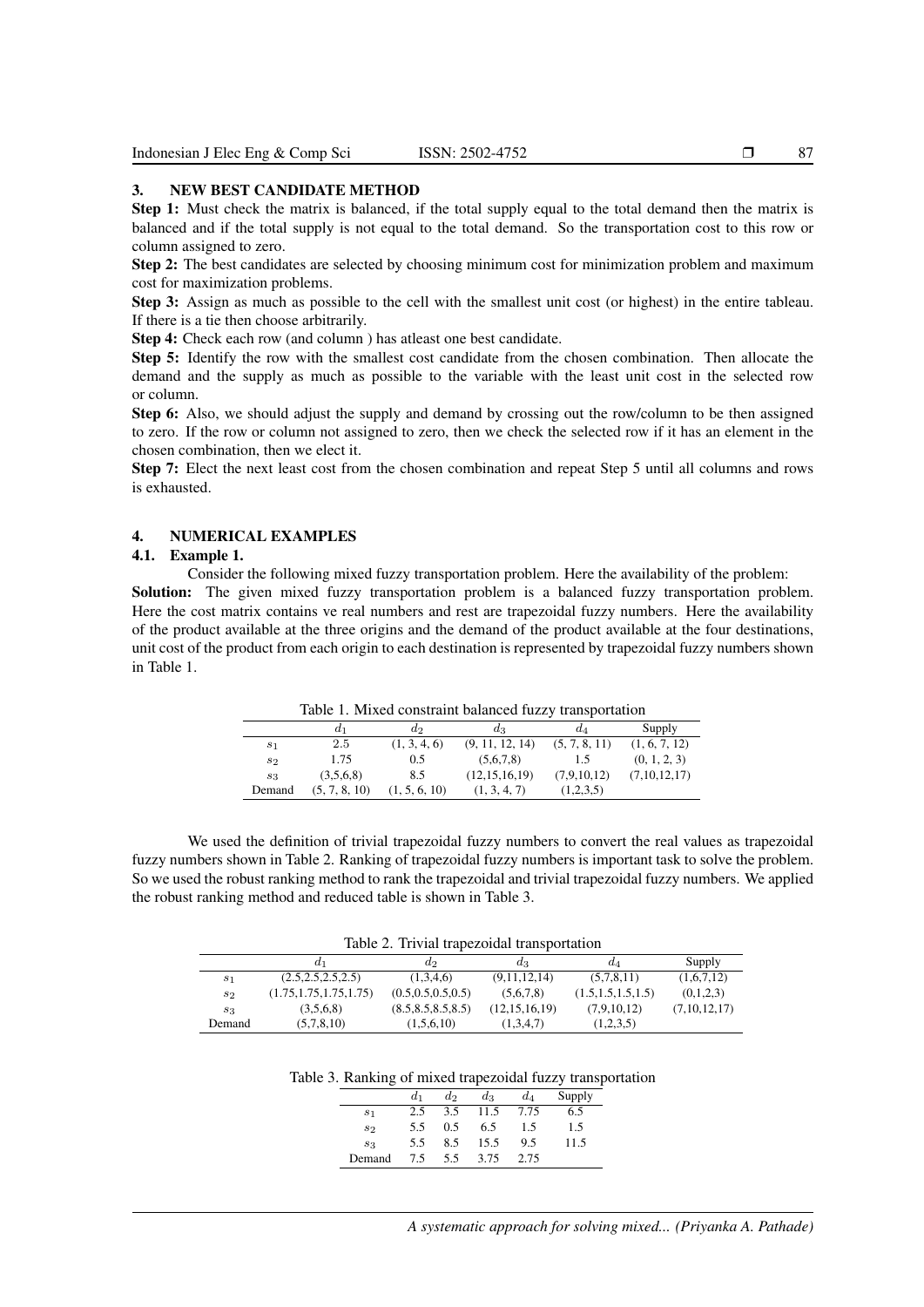After ranking the numbers we shall determine the whole tableau and able to used the new best candidate method shown in Table 4.

| AC +. SCICCHON OF DEST Candidates in transporta |       |       |       |       |        |  |
|-------------------------------------------------|-------|-------|-------|-------|--------|--|
|                                                 | $d_1$ | $d_2$ | $d_3$ | $d_4$ | Supply |  |
| S <sub>1</sub>                                  | 2.5   | 3.5   | 11.5  | 7.75  | 6.5    |  |
| S <sub>2</sub>                                  | 5.5   | 0.5   | 6.5   | 1.5   | 1.5    |  |
| $s_3$                                           | 5.5   | 8.5   | 15.5  | 9.5   | 11.5   |  |
| Demand                                          | 7.5   | 5.5   | 3.75  | 2.75  |        |  |
|                                                 |       |       |       |       |        |  |

Table 4. Selection of Best candidates in transportation

It is obvious from the Table 5. that the optimal solution obtained by new best candidate method. We calculate the cost and get the result as:

| Table 5. Apply new best candidate method |        |           |               |          |        |  |  |
|------------------------------------------|--------|-----------|---------------|----------|--------|--|--|
|                                          | d1     | $d_2$     | dз            | $d_A$    | Supply |  |  |
| $s_1$                                    | 2.5    | $^{2}3.5$ | $3.75_{11.5}$ | 2.757.75 | 6.5    |  |  |
| s <sub>2</sub>                           | 5.5    | 1.50.5    | 6.5           | 1.5      | 1.5    |  |  |
| $s_3$                                    | 7.55.5 | $^{48.5}$ | 15.5          | 9.5      | 11.5   |  |  |
| Demand                                   | 75     | 5.5       | 3.75          | 2.75     |        |  |  |

 $= (11.5)(3.75) + (7.75)(2.75) + (0.5)(1.5) + (5.5)(7.5) + (8.5)(4)$  $= 140.4375$ 

#### 4.2. Example 2.

Consider the following mixed fuzzy transportation problem. Here the availability of the product available at the three origins and the demand of the product at three destinations. Unit cost of the product from each origin to each destination is represented by mixed trapezoidal fuzzy numbers shown in Table 6.

Table 6. Mixed constraint unbalanced fuzzy transportation

|                | $d_1$     | $d_2$     | $d_3$     | Supply    |
|----------------|-----------|-----------|-----------|-----------|
| s <sub>1</sub> |           | (2,4,5,6) | (1,5,6,7) | (1,2,3,4) |
| $s_2$          | 4.75      | 2.75      | (0,1,2,3) | (1,4,5,5) |
| $s_3$          | (5,6,8,9) | (1,5,6,7) | 5.5       | (1,3,5,7) |
| Demand         | (1,2,4,6) | (0,1,1,2) | (3,5,7,8) |           |

Solution: The given mixed fuzzy transportation problem is a unbalanced fuzzy transportation problem. Here the cost matrix contains four real numbers and rest are trapezoidal fuzzy numbers. Here the availability of the product available at the three origins and the demand of the product available at the three destinations, unit cost of the product from each origin to each destination is represented by trapezoidal fuzzy numbers shown in Table 6. The above problem is unbalanced so we make it balanced shown in Table 7.

Table 7. Trivial trapezoidal transportation

|                | d1                       | $d_2$              | $a_3$                | Supply    |
|----------------|--------------------------|--------------------|----------------------|-----------|
| s <sub>1</sub> | (4,4,4,4)                | (2,4,5,6)          | (1,5,6,7)            | (1,2,3,4) |
| s <sub>2</sub> | (4.75, 4.75, 4.75, 4.75) | (2.75, 2.75, 2.75) | (0,1,2,3)            | (1,4,5,5) |
| $s_3$          | (5,6,8,9)                | (1,5,6,7)          | (5.5, 5.5, 5.5, 5.5) | (1,3,5,7) |
| $s_4$          |                          |                    |                      | 0.5       |
| Demand         | (1,2,4,6)                | (0,1,1,2)          | (3,5,7,8)            |           |

We used the definition of trivial trapezoidal fuzzy numbers to convert the real values as trapezoidal fuzzy numbers shown in above Table. We used the robust ranking method to rank the trapezoidal and trivial trapezoidal fuzzy numbers we used the robust ranking method which is also applied in trivial trapezoidal fuzzy numbers also and the reduced table is shown in Table 8. After ranking the numbers has been determined by the whole tableau and able to used the new best candidate method shown in Table 9, then apply new best candidate method Table 10.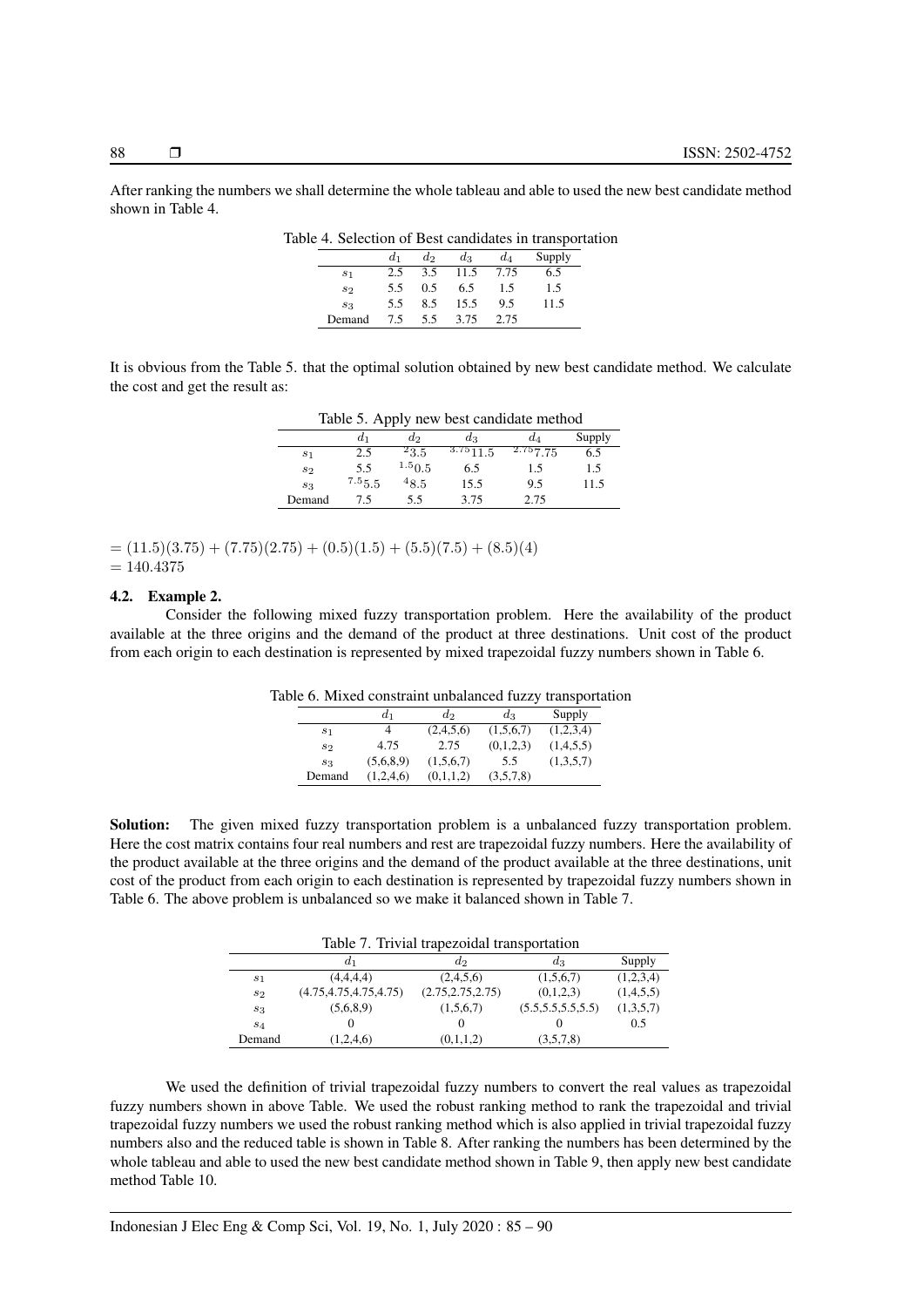| Table 8. Ranking of mixed trapezoidal fuzzy |          |                |          |        | Table 9. Selection of best candidates in |          |                |          |        |
|---------------------------------------------|----------|----------------|----------|--------|------------------------------------------|----------|----------------|----------|--------|
|                                             |          | transportation |          |        |                                          |          | transportation |          |        |
|                                             | $a_1$    | $a_2$          | $a_3$    | Supply |                                          | $a_1$    | $d_2$          | $a_3$    | Supply |
| s <sub>1</sub>                              |          | 4.25           | 4.75     | 2.5    | s <sub>1</sub>                           |          | 4.25           | 4.75     | 2.5    |
| $s_{2}$                                     | 4.75     | 2.75           | 1.5      | 3      | S <sub>2</sub>                           | 4.75     | 2.75           | 1.5      |        |
| $s_3$                                       |          | 4.75           | 5.5      |        | $s_3$                                    |          | 4.75           | 5.5      | 4      |
| $s_4$                                       | $\theta$ | $\theta$       | $\Omega$ | 0.5    | $s_4$                                    | $\theta$ | $\theta$       | $\Omega$ | 0.5    |
| Demand                                      | 3 25     |                | 5.75     |        | Demand                                   | 3.25     |                | 5.75     |        |

|  |  |  |  | Table 10. Apply new best candidate method |  |
|--|--|--|--|-------------------------------------------|--|
|--|--|--|--|-------------------------------------------|--|

|                | d1      | $d_2$ | $d_3$        | Supply |
|----------------|---------|-------|--------------|--------|
| s <sub>1</sub> | $2.5_A$ | 4.25  | 4.75         | 2.5    |
| $s_2$          | 4.75    | 12.75 | $^{21.5}$    |        |
| $s_3$          | 70.75   | 4.75  | $5.5^{3.25}$ |        |
| $s_4$          |         | 0     | $0^{0.5}$    | 0.5    |
| Demand         | 3.25    |       | 5.75         |        |

We calculate the cost and get the result as,

 $= (4)(2.5) + (2.75)(1) + (1.5)(2) + (7)(0.75) + (5.5)(3.25) + (0)(0.5)$  $= 38.875$ 

## 5. CONCLUSION

In this paper new method is proposed for finding the optimal solution of mixed trapezoidal fuzzy transportation problem. The balanced and unbalanced mixed trapezoidal fuzzy transportation problem are discussed and a numerical example is solved to illustrate the proposed method. The proposed method is easy to apply for solving the fuzzy transportation problem of mixed type. In real life situations this type of new ideas are necessary to face the problems because we can apply the discussed methods.

#### **REFERENCES**

- [1] F. Hitchcock, "The distribution of a product from several sources to numerous localities," *Journal of Maths. Phys.* (1941), 20, pp.224-230.
- [2] L. Zadeh, "Fuzzy Sets", *Information and Control*, (1965), 8, pp.338-353.
- [3] H. Zimmerman, "Fuzzy Set Theory and its Applications," Fourth Edition, Springer Science Business Media, LLC New York, 2001.
- [4] A. Gani, "Mixed constraint fuzzy transshipment problem," *Applied mathematical siences*, (2012), 48(6), pp.2385-2394.
- [5] R. Mandal, M. Hussain, "Solving the transportation problem with mixed constraints," *International journal of Management and Business Studies*, (2012), 2, pp.95-99.
- [6] N. Gupta, A. Bari, "Fuzzy multi-objective capacitated transportation problem with mixed constrant," *Journal of Statistics Applications and Probability*, (2014), 3, pp.201-209.
- [7] P. Kumar, R. Hussain, "A systematic approach for solving mixed intuitionistic fuzzy transportation problem," *International Journal of Pure and Applied Mathematics*, (2014), 92(2), pp.181-190.
- [8] K. Ghadle, P. Pathade, "Optimal solution of balanced and unbalanced fuzzy transportation problem using hexagonal fuzzy numbers," *International Journal of Mathematical Research* , (2016), 5(2), pp.131-137.
- [9] N. Ahemed, A. Khan, "Solution of mixed type transportation problem: A fuzzy Approach," *Automatica Di Calculatore,* (2015), 11, pp.20-31.
- [10] S. Prabha, S. Vimala, "A strategy to solve mixed intuitionistic fuzzy transportation problem by BCM," *Middle East Journal of Scientific Reserach*, (2017), 25, pp.374-379.
- [11] N. Joshi, S. Chauhan, "A New Approach to solve mixed constrant transportation problem under fuzzy enviornment," *International Journal of Computers and Technology*, (2017), 16, pp.6895-6902.
- [12] K. Ghadle, P. Pathade, "Solving transportation problem with generalized hexagonal and generalized octagonal fuzzy numbers by ranking method," *Global Journal of Pure and Applied Mathematics*, (2017), 13, pp.6367-6376.